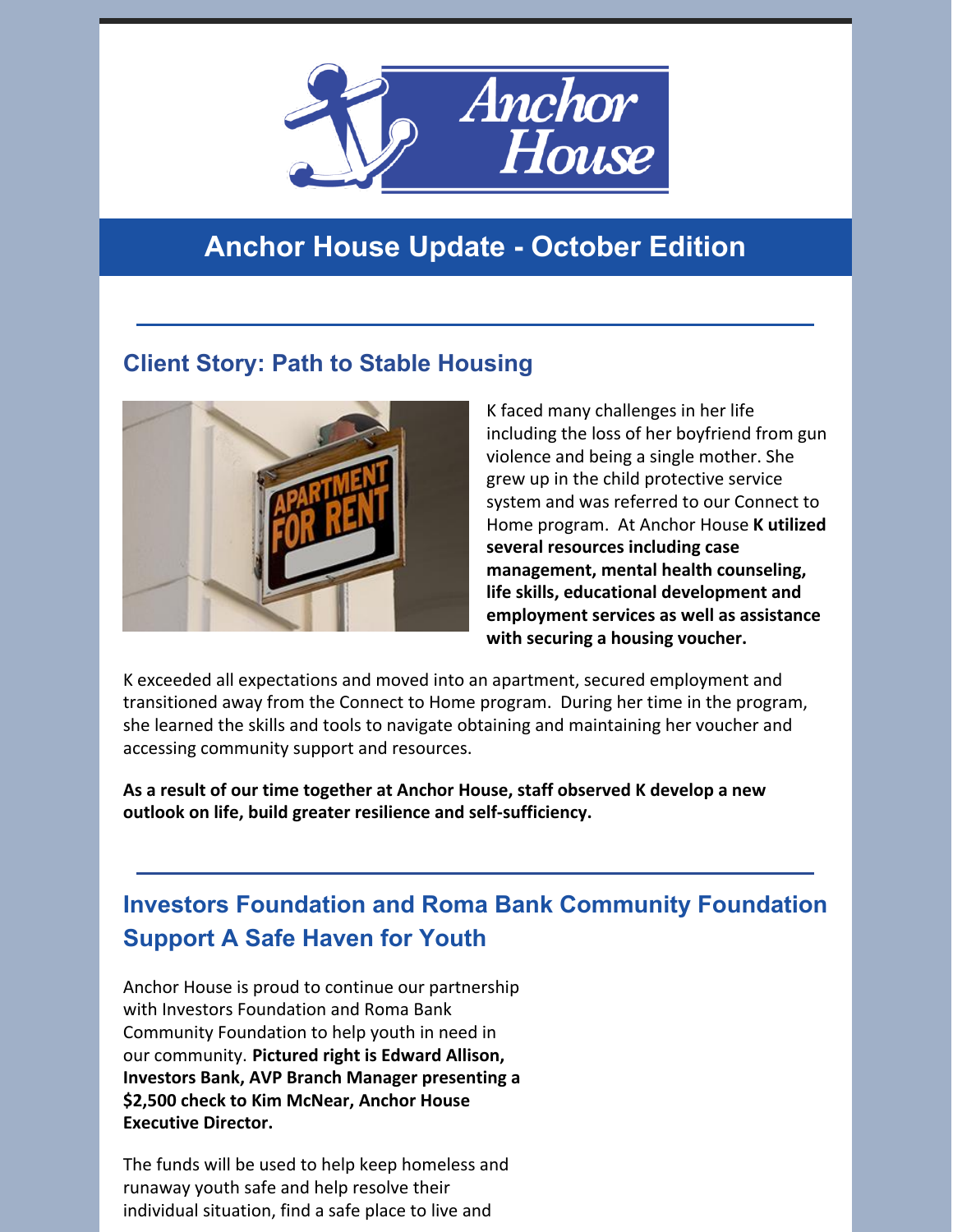improve their well- being.

Funding from our community partners helps to change lives and makes an immediate impact. All Anchor House programs and services are offered to youth, young people and their families at no charge.



#### **Life Skills Program Helps Youth Shine**



Anchor House offers a Life Skills Program to youth in the child welfare system ages 14 - 21. Led by a youth coach, the program aims to **improve the development of social and emotional and life skills.** Individual coaching includes topics such as job skills, resume writing, career paths, dating, healthy relationships, budgeting, applying to college and more! **Pictured left is our life skills workshop room.**

We also offer life skills development across

all programs to help youth and young people prepare for independence in adulthood, improve resiliency and build healthier lifestyles.

*"Our Life Skills Program provides the tools and support for youth to build up their toolbox of essential skills for life."* - June Albanowski, Director of Youth Services

### **Stay Connected and New Website Coming Soon!**

Don't forget to follow us on social media for the latest updates and news. Click on the icons below in the footer to follow us.

**Stay tuned for the launch our of new website in the coming weeks!**



**GIVE HOPE [TODAY](https://www.anchorhousenj.org/)**